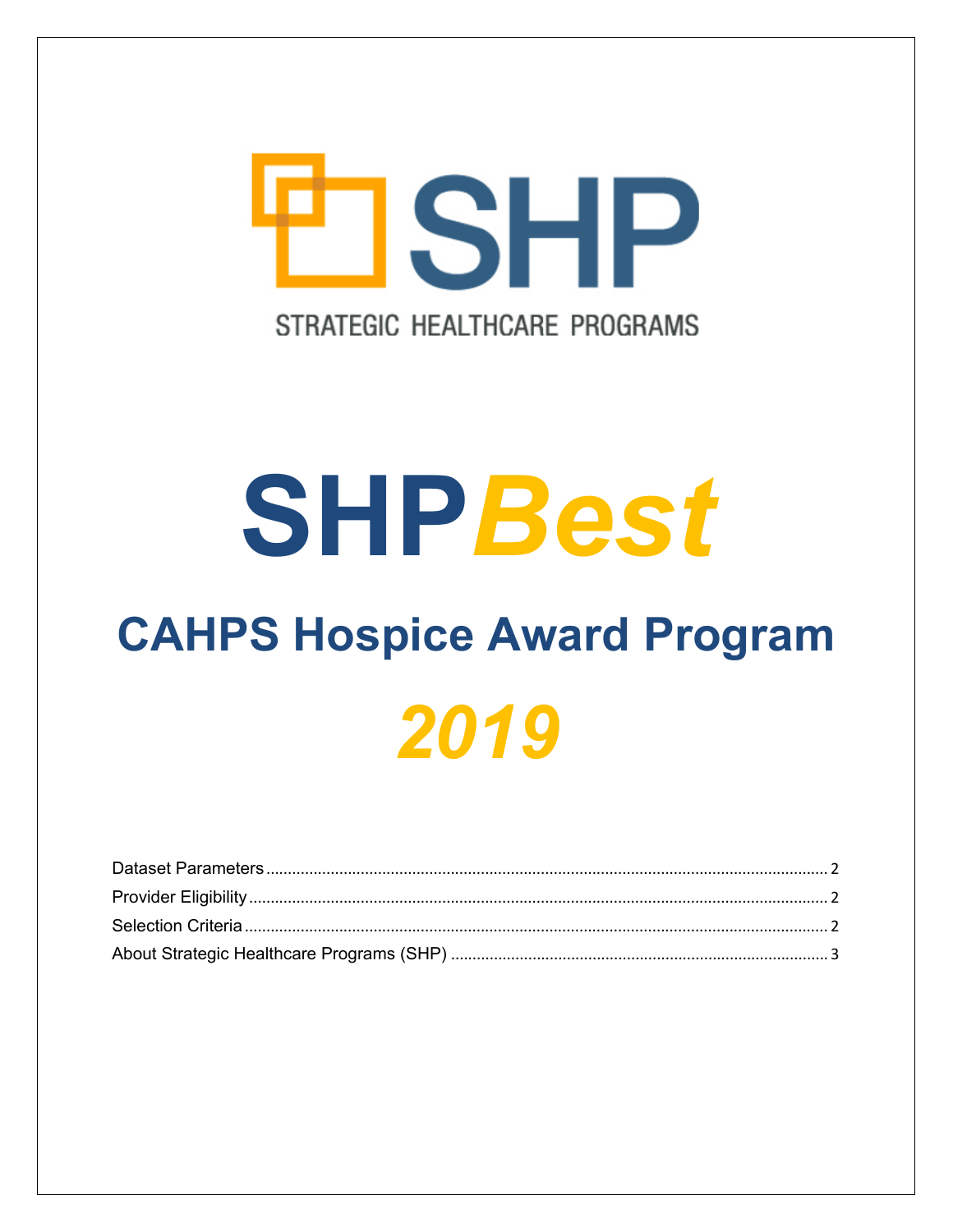#### **Overview**

The annual SHP*Best*™ program was created to acknowledge hospice providers that consistently provide high quality service to their patients. All eligible CAHPS Hospice clients in the SHP database are ranked in order to identify the recipients for each of 3 possible awards.

#### <span id="page-1-0"></span>Dataset Parameters

The following parameters are used to select the dataset that is used for the SHP*Best* award.

**Date Ranges:** The sample months of January – December 2019 were used when selecting the surveys that were included for each award.

**Payers**: All payers are included.

### <span id="page-1-1"></span>Provider Eligibility

In order to be eligible for the award, providers must meet the following criteria:

**Participation over Time**: To be eligible to receive an award, the provider must have at least one eligible returned survey for each quarter of 2019.

**Survey Volume**: The provider would need to have at least 15 completed surveys returned in the period. This number was chosen to ensure statistical significance when ranking scores, as well as coincide with the fact that CMS plans to require 30 completed surveys for 8 quarters in order to publish CAHPS Hospice scores on Hospice Compare.

## <span id="page-1-2"></span>Selection Criteria

Awards are determined based on the ranking of the Overall Score for a provider against all eligible providers in the SHP database for the calendar year for which awards are being distributed.

The Overall Score is a proprietary SHP quality measure that is calculated by taking the numerator and denominator for the 24 questions on the CAHPS Hospice survey that are part of the 8 publicly reported quality measures on Hospice Compare (Q5, Q6, Q7, Q8, Q9, Q10, Q11, Q12, Q14, Q16, Q18, Q19, Q20, Q22, Q23, Q25, Q27, Q29, Q35, Q36, Q37, Q38, Q39, Q40) and aggregating them to calculate a single Overall Score.